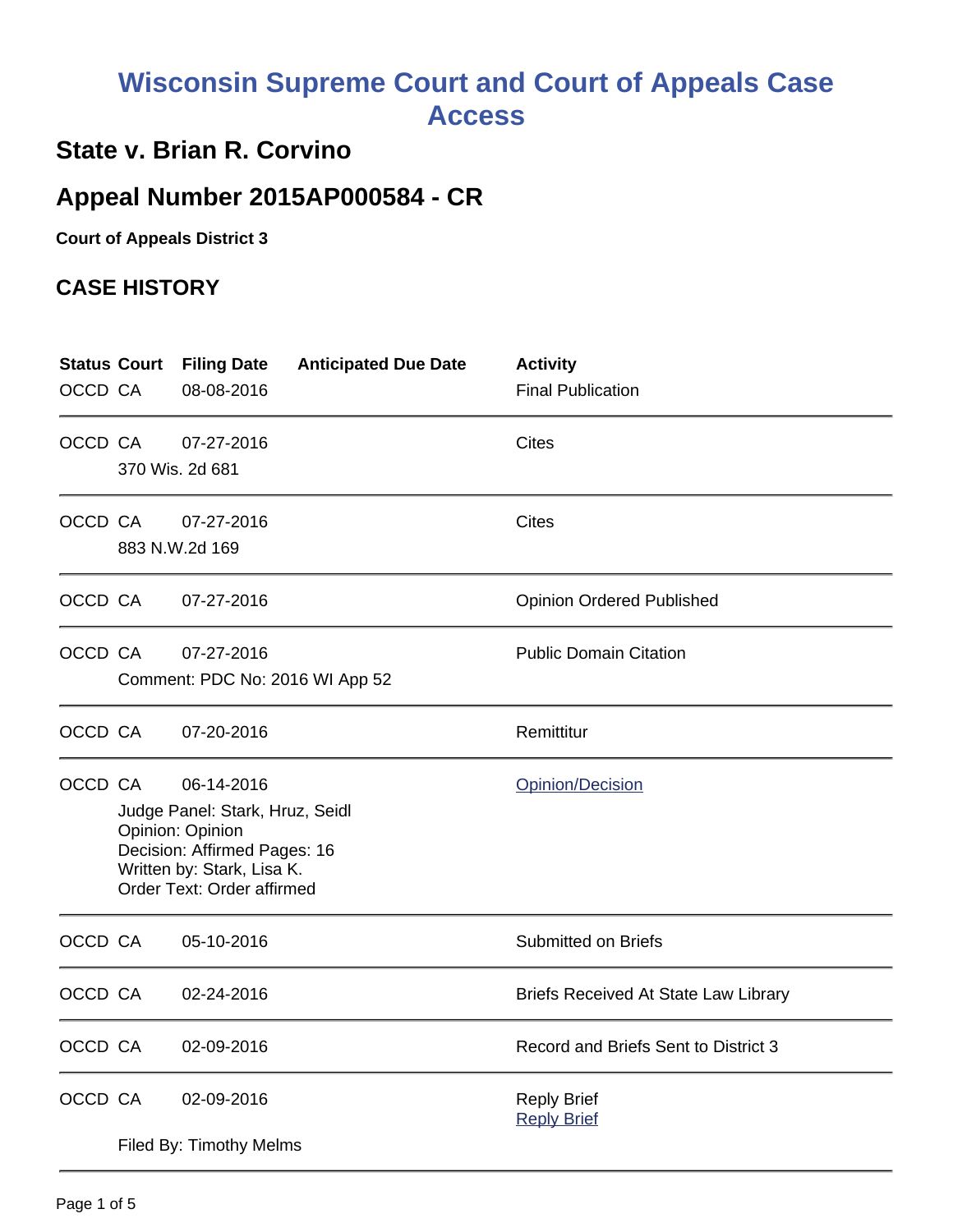#### OCCD CA 02-02-2016 Motion to Extend Time

Submit Date: 2-2-2016 Decision: (G) Grant Decision Date: 2-2-2016 ORD court grants extension to 2/10/16. See BRY event due on 2-10-2016

#### OCCD CA 01-19-2016 Brief of Respondent(s)

Filed By: Michael Sanders

Filed By: Timothy Melms

#### OCCD CA  $01-13-2016$  Motion to Extend Time

Filed By: Michael Sanders Submit Date: 1-14-2016 Decision: (G) Grant Decision Date: 1-20-2016 ORD that the time for filing the respondent's brief is extended to make timely the brief received on 1/19/16. See BRS event due on 1-19-2016 Comment: 4th request

#### OCCD CA 12-29-2015 Motion to Extend Time

Filed By: Michael Sanders Submit Date: 12-29-2015 Decision: (G) Grant Decision Date: 1-4-2016 ORD that the time for filing the respondent's brief is extended to January 13, 2016. See BRS event due on 1-13-2016 Comment: 3rd

#### OCCD CA 12-14-2015 Motion to Extend Time

Filed By: Michael Sanders Submit Date: 12-15-2015 Decision: (G) Grant Decision Date: 12-17-2015 ORD that the time for filing the respondent's brief is extended to 12/29/15. See BRS event due on 12-29-2015 Comment: 2nd request

OCCD CA 11-11-2015 Motion to Extend Time

Filed By: Michael Sanders Submit Date: 11-12-2015 Decision: (G) Grant Decision Date: 11-17-2015 ORD that the time for filing the respondent's brief is extended to 12/14/15. See BRS event due on 12-14-2015

OCCD CA 10-13-2015 Brief & Appx of Appellant(s)

[Brief of Appellant](https://acefiling.wicourts.gov/document/eFiled/2015AP000584/150820)

[Brief of Respondent](https://acefiling.wicourts.gov/document/eFiled/2015AP000584/160068)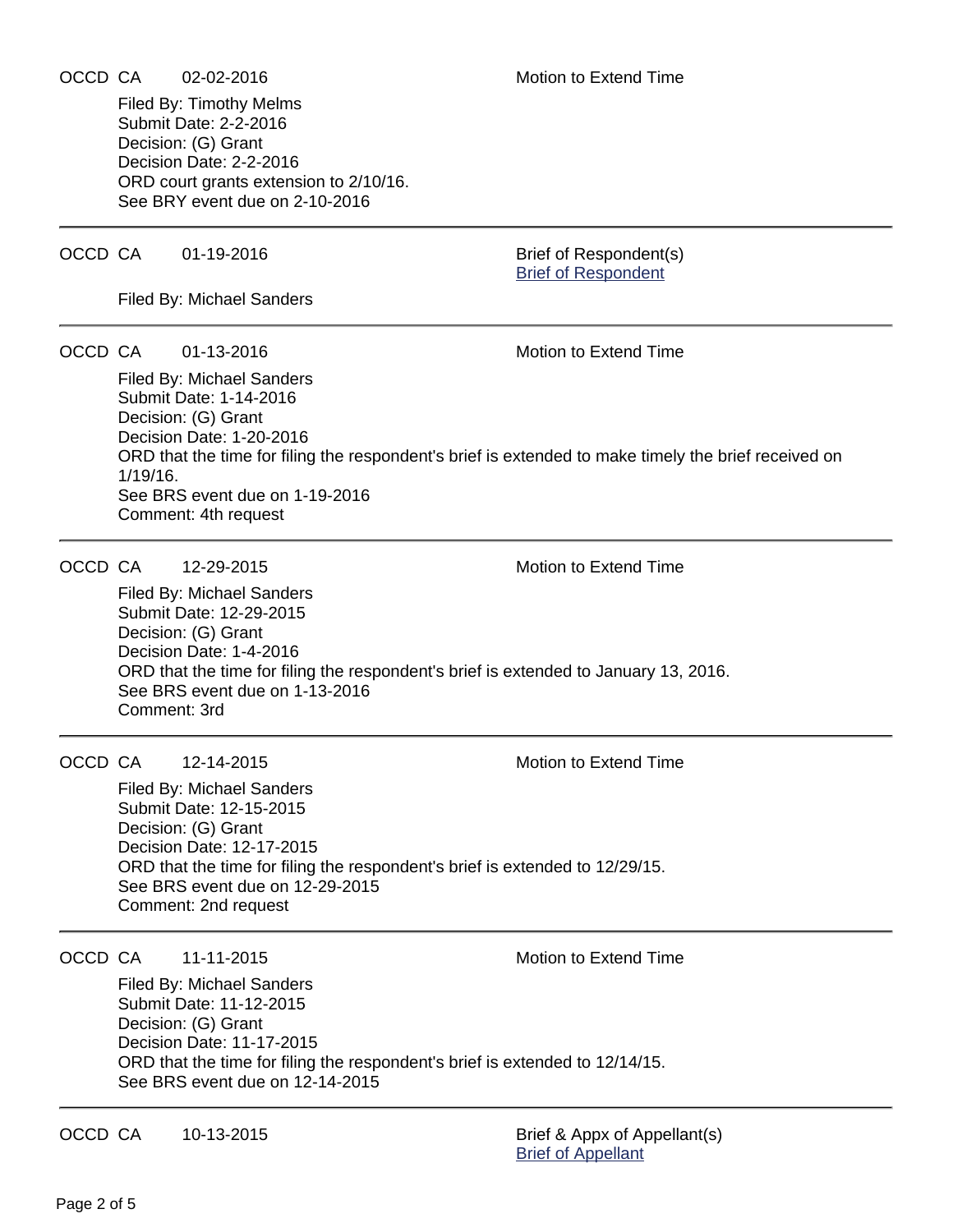### Comment: Separate Appendix. Appx to Brief of Appellant(s)

| OCCD CA |                                                                                                                                                                                                                                                                                                                                                                                                                                                                                                                                                                                                                                                                       | 08-26-2015<br>Filed By: Michael Sanders<br>Submit Date: 8-27-2015<br>Decision: (O) Other<br>Decision Date: 8-31-2015<br>Corvino as "Defendant-Appellant." FRO that the joint-appellants' brief is stricken and the briefing<br><b>Motion Response</b><br>Filed By: David Rice<br>Submit Date: 8-28-2015<br>Comment: ALSO MSK (BAP) | <b>Motion for Stay</b><br>ORD that the caption is amended to identify the State of Wisconsin as "Plaintiff-Respondent" and Brian<br>schedule is re-set. FRO that appellant Brian Corvino's brief is due 40 days from the date of this order. |  |  |
|---------|-----------------------------------------------------------------------------------------------------------------------------------------------------------------------------------------------------------------------------------------------------------------------------------------------------------------------------------------------------------------------------------------------------------------------------------------------------------------------------------------------------------------------------------------------------------------------------------------------------------------------------------------------------------------------|------------------------------------------------------------------------------------------------------------------------------------------------------------------------------------------------------------------------------------------------------------------------------------------------------------------------------------|----------------------------------------------------------------------------------------------------------------------------------------------------------------------------------------------------------------------------------------------|--|--|
| OCCD CA |                                                                                                                                                                                                                                                                                                                                                                                                                                                                                                                                                                                                                                                                       | 08-26-2015<br>Comment: AAG Michael C Sanders representing State.                                                                                                                                                                                                                                                                   | <b>Attorney Change</b>                                                                                                                                                                                                                       |  |  |
| OCCD CA |                                                                                                                                                                                                                                                                                                                                                                                                                                                                                                                                                                                                                                                                       | 08-19-2015                                                                                                                                                                                                                                                                                                                         | Court Order for 3-Judge Panel                                                                                                                                                                                                                |  |  |
| OCCD CA | 08-17-2015<br>Motion to Extend Time<br>Filed By: David Rice<br>Submit Date: 8-18-2015<br>Decision: (G) Grant<br>Decision Date: 8-19-2015<br>ORD that the motion is granted. ORD that the time for the Circuit Court and Judge Bloom to file a brief<br>is extended to fourteen days from the date of this order.<br>See BOT event due on 9-2-2015<br>Comment: Combined MXT/BOT & M3J                                                                                                                                                                                                                                                                                  |                                                                                                                                                                                                                                                                                                                                    |                                                                                                                                                                                                                                              |  |  |
| OCCD CA |                                                                                                                                                                                                                                                                                                                                                                                                                                                                                                                                                                                                                                                                       | 07-20-2015<br>Filed By: Timothy Melms<br>Comment: Joint-Appellants' brief; separate appendix                                                                                                                                                                                                                                       | Brief & Appx of Appellant(s)                                                                                                                                                                                                                 |  |  |
| OCCD CA | 06-19-2015<br>Sua Sponte<br>Filed By: Unassigned District 3<br>Submit Date: 6-19-2015<br>Decision: (O) Other<br>Decision Date: 6-23-2015<br>ORD that the caption is amended to identify the State of Wisconsin as "Plaintiff-Joint-Appellant" and<br>Brian R. Corvino as "Defendant-Joint-Appellant". FRO that the joint appellants must serve their brief on<br>both the Attorney General and the Honorable Michael H. Bloom. If a response to the joint-appellants'<br>brief is deemed necessary, that response is due within 30 days of service of the joint-appellants' brief.<br>Comment: Letter from ADA Bednar, faxed by Atty Melms, seeking caption amendment |                                                                                                                                                                                                                                                                                                                                    |                                                                                                                                                                                                                                              |  |  |
| OCCD CA |                                                                                                                                                                                                                                                                                                                                                                                                                                                                                                                                                                                                                                                                       | 06-04-2015                                                                                                                                                                                                                                                                                                                         | Record                                                                                                                                                                                                                                       |  |  |

Comment: 1-8 to 23-1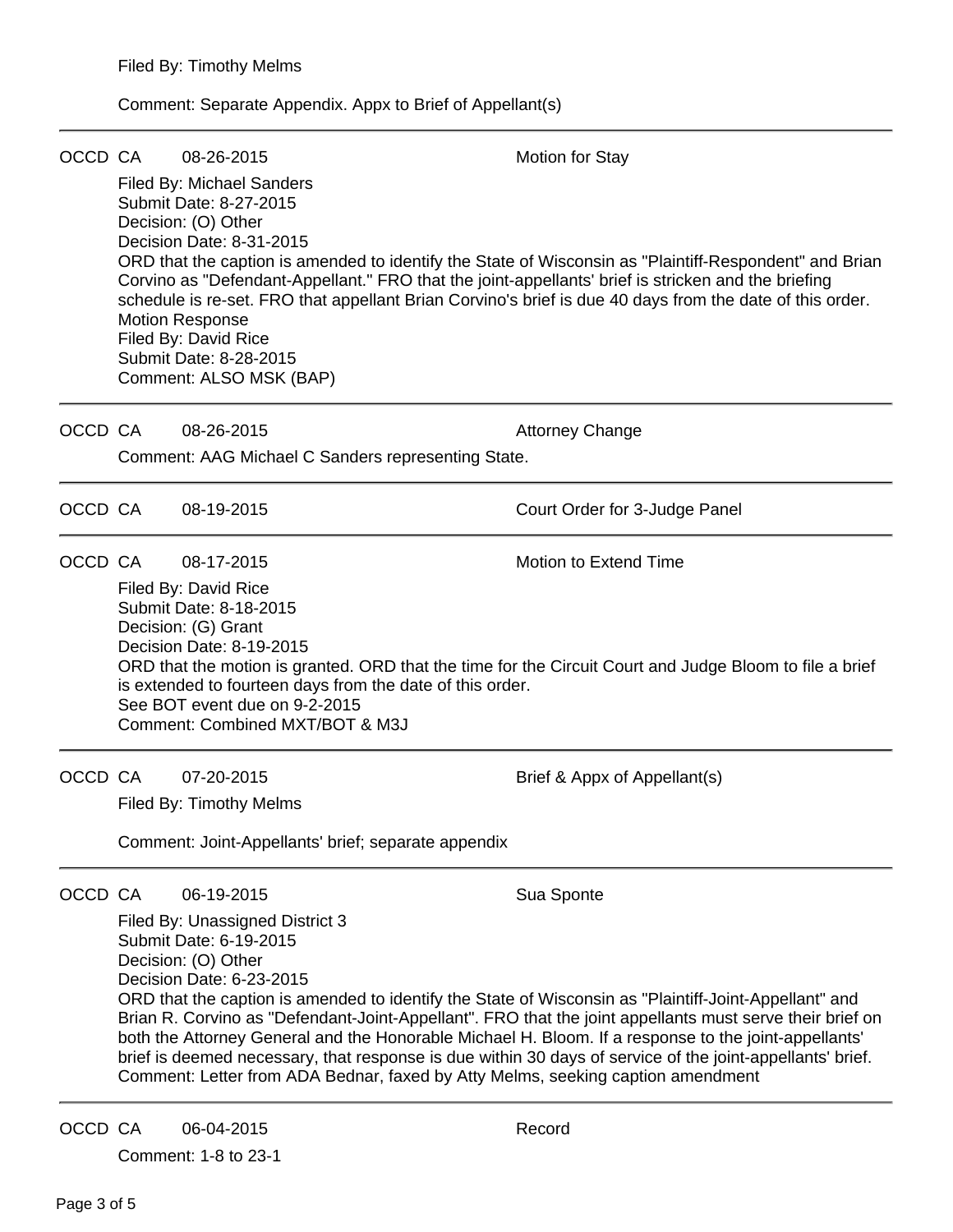| OCCD CA |                                                                                                                                                                                                                                                                                                                                                                                                                                                                                                                                                                                                                                                                                                                                                                                                                                                                                                                                                                                                                                                                                                                                                                                                                                                                                                                                                                                                                                                                                      | 05-20-2015                                          | Motion to Extend Time                    |  |  |  |
|---------|--------------------------------------------------------------------------------------------------------------------------------------------------------------------------------------------------------------------------------------------------------------------------------------------------------------------------------------------------------------------------------------------------------------------------------------------------------------------------------------------------------------------------------------------------------------------------------------------------------------------------------------------------------------------------------------------------------------------------------------------------------------------------------------------------------------------------------------------------------------------------------------------------------------------------------------------------------------------------------------------------------------------------------------------------------------------------------------------------------------------------------------------------------------------------------------------------------------------------------------------------------------------------------------------------------------------------------------------------------------------------------------------------------------------------------------------------------------------------------------|-----------------------------------------------------|------------------------------------------|--|--|--|
|         | Filed By: Brenda Behrle<br>Submit Date: 5-21-2015<br>Decision: (G) Grant<br>Decision Date: 5-22-2015<br>ORD that the time for transmitting the record is extended to 6/26/15. FRO that the time for filing the<br>appellant's brief is sua sponte extended to 40 days from the date the record is filed in this court.<br>See REC event due on 6-26-2015                                                                                                                                                                                                                                                                                                                                                                                                                                                                                                                                                                                                                                                                                                                                                                                                                                                                                                                                                                                                                                                                                                                             |                                                     |                                          |  |  |  |
| OCCD CA |                                                                                                                                                                                                                                                                                                                                                                                                                                                                                                                                                                                                                                                                                                                                                                                                                                                                                                                                                                                                                                                                                                                                                                                                                                                                                                                                                                                                                                                                                      | 05-14-2015                                          | <b>Statement on Transcript</b>           |  |  |  |
|         | Filed By: Timothy Melms<br><b>Status: Prev. Filed</b><br>Comment: 4/22/15 CRS filed by L. Penfield; dlq new due date 5/15/15                                                                                                                                                                                                                                                                                                                                                                                                                                                                                                                                                                                                                                                                                                                                                                                                                                                                                                                                                                                                                                                                                                                                                                                                                                                                                                                                                         |                                                     |                                          |  |  |  |
| OCCD CA |                                                                                                                                                                                                                                                                                                                                                                                                                                                                                                                                                                                                                                                                                                                                                                                                                                                                                                                                                                                                                                                                                                                                                                                                                                                                                                                                                                                                                                                                                      | 05-08-2015                                          | Delinquent                               |  |  |  |
|         | Comment: New due date of connected SRT: 5-15-2015                                                                                                                                                                                                                                                                                                                                                                                                                                                                                                                                                                                                                                                                                                                                                                                                                                                                                                                                                                                                                                                                                                                                                                                                                                                                                                                                                                                                                                    |                                                     |                                          |  |  |  |
| OCCD CA |                                                                                                                                                                                                                                                                                                                                                                                                                                                                                                                                                                                                                                                                                                                                                                                                                                                                                                                                                                                                                                                                                                                                                                                                                                                                                                                                                                                                                                                                                      | 04-15-2015                                          | Notif. Sent-Filing of LVO & Court Record |  |  |  |
| OCCD CA |                                                                                                                                                                                                                                                                                                                                                                                                                                                                                                                                                                                                                                                                                                                                                                                                                                                                                                                                                                                                                                                                                                                                                                                                                                                                                                                                                                                                                                                                                      | 04-15-2015                                          | Copy of CTO Grtg. PLV-from Cir. Ct.      |  |  |  |
| OCCD CA |                                                                                                                                                                                                                                                                                                                                                                                                                                                                                                                                                                                                                                                                                                                                                                                                                                                                                                                                                                                                                                                                                                                                                                                                                                                                                                                                                                                                                                                                                      | 04-13-2015                                          | Copy of CTO Grtg. PLV Filed in Cir. Ct.  |  |  |  |
| OCCD CA |                                                                                                                                                                                                                                                                                                                                                                                                                                                                                                                                                                                                                                                                                                                                                                                                                                                                                                                                                                                                                                                                                                                                                                                                                                                                                                                                                                                                                                                                                      | 03-27-2015                                          | <b>Fee Paid</b>                          |  |  |  |
|         | Comment: Receipt No: 15R 000757                                                                                                                                                                                                                                                                                                                                                                                                                                                                                                                                                                                                                                                                                                                                                                                                                                                                                                                                                                                                                                                                                                                                                                                                                                                                                                                                                                                                                                                      |                                                     |                                          |  |  |  |
| OCCD CA |                                                                                                                                                                                                                                                                                                                                                                                                                                                                                                                                                                                                                                                                                                                                                                                                                                                                                                                                                                                                                                                                                                                                                                                                                                                                                                                                                                                                                                                                                      | 03-27-2015<br>Comment: filing fee mailed separately | Response                                 |  |  |  |
| OCCD CA |                                                                                                                                                                                                                                                                                                                                                                                                                                                                                                                                                                                                                                                                                                                                                                                                                                                                                                                                                                                                                                                                                                                                                                                                                                                                                                                                                                                                                                                                                      | 03-25-2015                                          | Motion for Stay                          |  |  |  |
|         | Filed By: Timothy Melms<br>Submit Date: 3-25-2015<br>Decision: (G) Grant<br>Decision Date: 4-9-2015<br>IT IS ORDERED that the petition is granted. Pursuant to WIS. STAT. RULE 809.11(2), the clerk of the<br>circuit court or responsible court official shall return the copy of the order granting this petition and the<br>circuit court entries maintained pursuant to WIS. STAT. 59.40 to the clerk of this court within five (5)<br>days of this order.<br>Entry of this order has the effect of the filing of the notice of appeal, WIS. STAT. RULE 809.50(3),<br>except as follows: The appellant need not file a docketing statement but shall immediately make all<br>necessary arrangements for the preparation of necessary transcripts and identify relevant portions of<br>the record to enable the clerk of the circuit court to transmit the record to the clerk of this court within<br>forty-five (45) days of the date of this order. To assure compliance with this order, the court reporter<br>shall prepare, serve and file the transcript within twenty (20) days of the date arrangements for<br>preparation are made. Appellant shall serve a copy of this order on the court reporter. Appellant shall<br>serve and file a brief, in compliance with RULE 809.19, addressing the issues in this appeal within<br>forty-five (45) days of this order.<br>IT IS FURTHER ORDERED that the respondent shall file a brief, in compliance with WIS. STAT. RULE |                                                     |                                          |  |  |  |